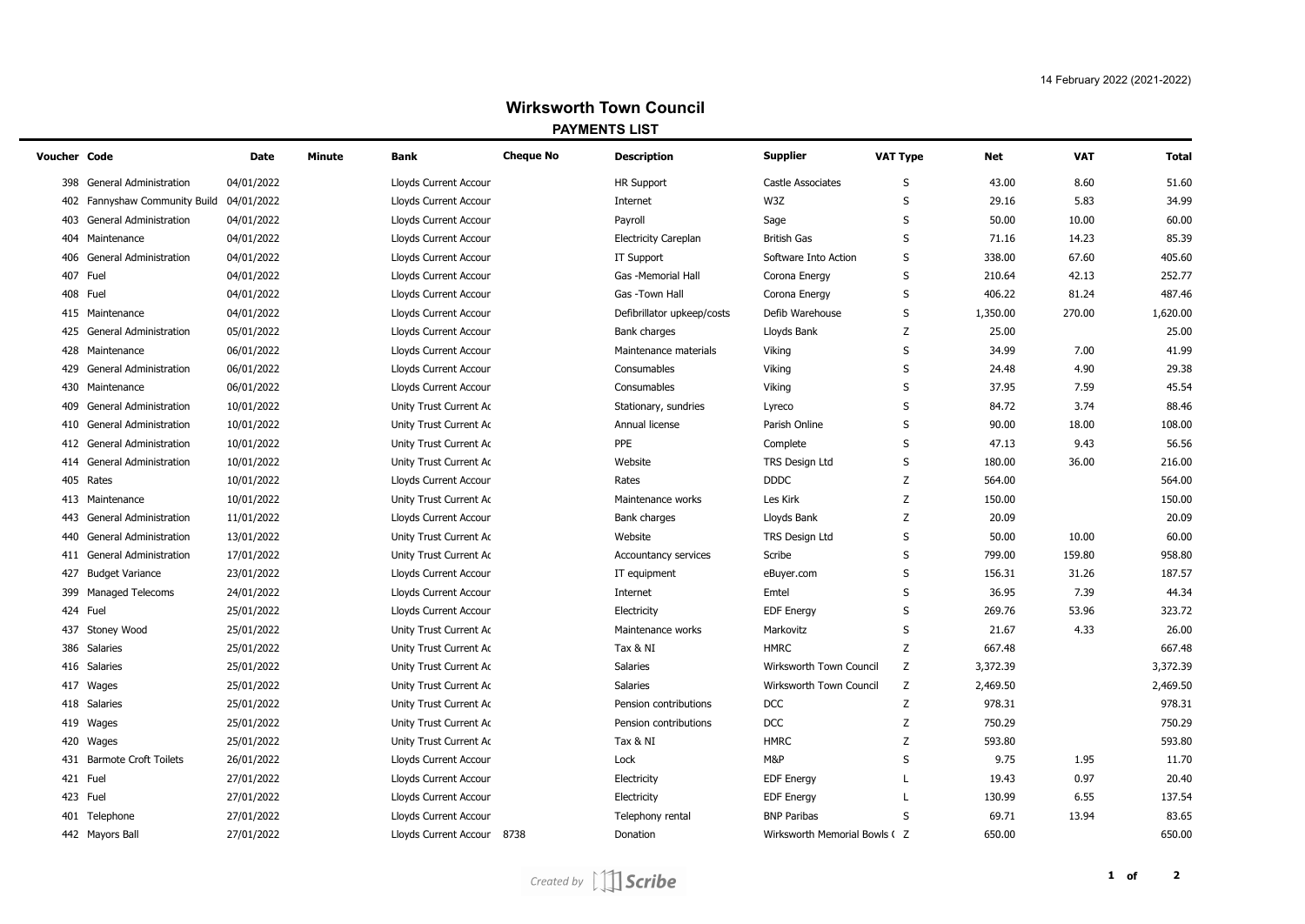| <b>Voucher Code</b> |                             | <b>Date</b> | <b>Minute</b> | Bank                   | <b>Cheque No</b> | <b>Description</b>   | Supplier                          | <b>VAT Type</b> | <b>Net</b> | <b>VAT</b> | Total     |  |
|---------------------|-----------------------------|-------------|---------------|------------------------|------------------|----------------------|-----------------------------------|-----------------|------------|------------|-----------|--|
|                     | 422 Fuel                    | 28/01/2022  |               | Lloyds Current Accour  |                  | Electricity          | <b>EDF Energy</b>                 |                 | 114.59     | 5.73       | 120.32    |  |
|                     | 400 General Administration  | 28/01/2022  |               | Lloyds Current Accour  |                  | Internet             | Zen                               |                 | 17.10      | 3.42       | 20.52     |  |
|                     | 433 Training                | 28/01/2022  |               | Unity Trust Current Ac |                  | Training             | <b>Construction Skills People</b> | S               | 120.00     | 24.00      | 144.00    |  |
|                     | 434 Maintenance             | 28/01/2022  |               | Unity Trust Current Ac |                  | Signage              | Viking Safety Signs               | S               | 16.98      | 3.40       | 20.38     |  |
|                     | 436 Christmas Lights Scheme | 28/01/2022  |               | Unity Trust Current Ac |                  | Christmas Lights     | <b>MK Illuminations</b>           | S               | 486.28     | 97.26      | 583.54    |  |
|                     | 426 General Administration  | 28/01/2022  |               | Lloyds Current Accour  |                  | Bank charges         | Lloyds Bank                       |                 | 27.90      |            | 27.90     |  |
|                     | 435 General Administration  | 28/01/2022  |               | Unity Trust Current Ac |                  | Advert               | Christopher Cecil                 |                 | 12.00      |            | 12.00     |  |
|                     | 438 Maintenance             | 28/01/2022  |               | Unity Trust Current Ac |                  | Maintenance works    | <b>Steve Maskrey</b>              |                 | 90.00      |            | 90.00     |  |
|                     | 439 Grit Bins               | 28/01/2022  |               | Unity Trust Current Ac |                  | Grit bin maintenance | Thomas Batterley                  | Z               | 1,700.00   |            | 1,700.00  |  |
|                     | 432 Telephone               | 31/01/2022  |               | Lloyds Current Accour  |                  | Telephony            | Daisy Communications              | S               | 129.13     | 25.83      | 154.96    |  |
|                     |                             |             |               |                        |                  |                      | <b>Total</b>                      |                 | 17,515.86  | 1,036.08   | 18,551.94 |  |

Created by  $\iiint$  Scribe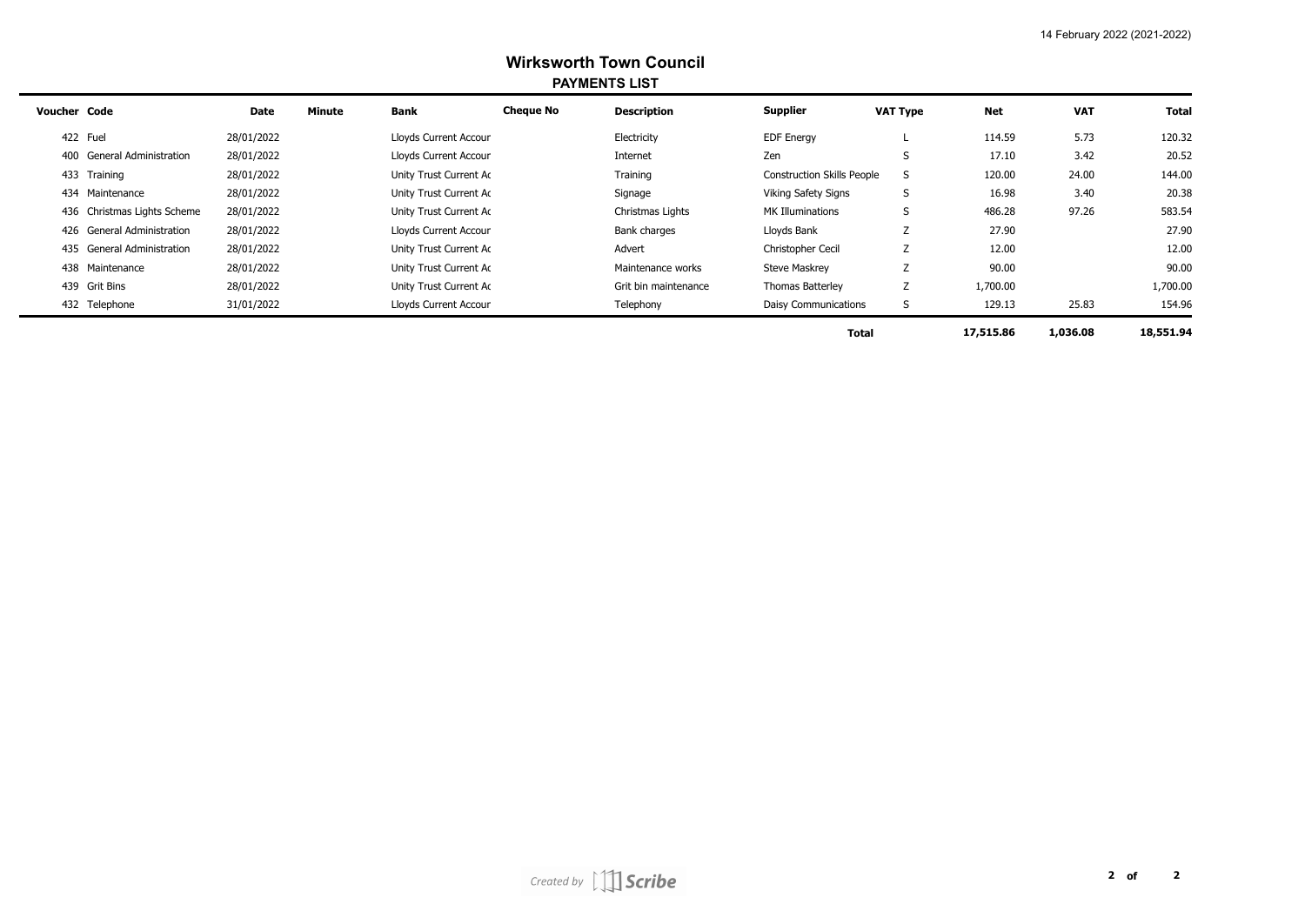| Voucher Code |                                              | <b>Date</b> | Minute | Bank                         | <b>Cheque No</b> | <b>Description</b>          | <b>Supplier</b>               | VAT Type     | Net         | <b>VAT</b> | <b>Total</b> |
|--------------|----------------------------------------------|-------------|--------|------------------------------|------------------|-----------------------------|-------------------------------|--------------|-------------|------------|--------------|
| 459          | <b>General Administration</b>                | 01/02/2022  |        | Lloyds Current Accour        |                  | <b>HR Support</b>           | Castle Associates             | S            | 43.00       | 8.60       | 51.60        |
| 461          | <b>General Administration</b>                | 01/02/2022  |        | Lloyds Current Accour        |                  | Internet                    | Zen                           | S            | 17.10       | 3.42       | 20.52        |
| 463          | Fannyshaw Community Build 01/02/2022         |             |        | Lloyds Current Accour        |                  | Internet                    | W3Z                           | S            | 29.16       | 5.83       | 34.99        |
| 464          | General Administration                       | 01/02/2022  |        | Lloyds Current Accour        |                  | Payroll                     | Sage                          | S            | 50.00       | 10.00      | 60.00        |
| 453          | Maintenance                                  | 01/02/2022  |        | Lloyds Current Accour        |                  | Refuse collection           | <b>DDDC</b>                   | Z            | 253.50      |            | 253.50       |
| 454          | Maintenance                                  | 01/02/2022  |        | Lloyds Current Accour        |                  | Refuse collection           | <b>DDDC</b>                   | Z            | 253.50      |            | 253.50       |
| 466          | <b>General Administration</b>                | 01/02/2022  |        | Lloyds Current Accour        |                  | IT Support                  | Software Into Action          | S            | 338.00      | 67.60      | 405.60       |
| 477          | <b>General Administration</b>                | 01/02/2022  |        | Lloyds Current Accour        |                  | Duplicate                   | Lloyds Bank                   | z            |             |            |              |
| 478          | <b>Mayors Ball</b>                           | 01/02/2022  |        | Lloyds Current Accour 8739   |                  | Donation                    | Wirks & Mid Cricket Club      | Z            | 650.00      |            | 650.00       |
|              | 441 Fuel                                     | 02/02/2022  |        | Lloyds Current Accour        |                  | Consumables                 | Corona Energy                 | S            |             |            |              |
| 455          | Fuel                                         | 02/02/2022  |        | Lloyds Current Accour        |                  | Gas -Memorial Hall          | Corona Energy                 | S            | 235.39      | 47.08      | 282.47       |
|              | 456 Fuel                                     | 02/02/2022  |        | Lloyds Current Accour        |                  | Gas -Town Hall              | Corona Energy                 | S            | 462.89      | 92.58      | 555.47       |
| 468          | Training                                     | 09/02/2022  |        | Lloyds Current Accour        |                  | Catering                    | Poppy's Sandwich Shop         | $\mathsf Z$  | 28.40       |            | 28.40        |
| 479          | <b>General Administration</b>                | 10/02/2022  |        | Lloyds Current Accour        |                  | VAT                         | <b>HMRC</b>                   | Z            | 1,940.68    |            | 1,940.68     |
| 467          | Maintenance                                  | 10/02/2022  |        | Unity Trust Current Ac       |                  | <b>Electrical works</b>     | <b>Warren Electrical</b>      | S            | 165.62      | 33.12      | 198.74       |
|              | 465 Rates                                    | 10/02/2022  |        | Lloyds Current Accour        |                  | Rates                       | <b>DDDC</b>                   | Z            | 564.00      |            | 564.00       |
|              | 471 Misc (Church Walk, Bolehill C 15/02/2022 |             |        | Unity Trust Current Ac       |                  | Legal fees                  | Lovedays                      | S            | 256.00      | 50.00      | 306.00       |
|              | 472 Maintenance                              | 15/02/2022  |        | Unity Trust Current Ac       |                  | Tree works                  | <b>Thompson Tree Services</b> | S            | 880.00      | 176.00     | 1,056.00     |
| 473          | <b>General Administration</b>                | 15/02/2022  |        | Lloyds Current Accour        |                  | IT equipment                | Amazon                        | S            | 59.15       | 11.83      | 70.98        |
|              | 457 Maintenance                              | 18/02/2022  |        | Lloyds Current Accour        |                  | Consumables                 | Viking                        | S            | 193.68      | 38.74      | 232.42       |
|              | 458 Maintenance                              | 20/02/2022  |        | Lloyds Current Accour        |                  | Consumables                 | Viking                        | S            | 15.49       | 3.10       | 18.59        |
|              | 460 Managed Telecoms                         | 21/02/2022  |        | Lloyds Current Accour        |                  | Internet                    | Emtel                         | $\sf S$      | 36.95       | 7.39       | 44.34        |
|              | 451 Fuel                                     | 22/02/2022  |        | Lloyds Current Accour        |                  | Electricity                 | <b>EDF</b> Energy             | S            | 247.58      | 49.52      | 297.10       |
|              | 450 Fuel                                     | 22/02/2022  |        | Lloyds Current Accour        |                  | Electricity                 | <b>EDF Energy</b>             | L            | 132.00      | 6.60       | 138.60       |
|              | 452 Fuel                                     | 22/02/2022  |        | Lloyds Current Accour        |                  | Electricity                 | <b>EDF Energy</b>             | L            | 22.01       | 1.10       | 23.11        |
| 469          | Rates                                        | 22/02/2022  |        | Lloyds Current Accour        |                  | Water                       | Water Plus                    | Z            | 98.64       |            | 98.64        |
|              | 476 Training                                 | 22/02/2022  |        | Unity Trust Current Ac       |                  | Training                    | <b>DALC</b>                   | Ζ            | 40.00       |            | 40.00        |
| 470          | <b>General Administration</b>                | 25/02/2022  |        | Lloyds Current Accour        |                  | Bank charges                | Lloyds Bank                   | Z            | 25.00       |            | 25.00        |
|              | 474 Fuel                                     | 25/02/2022  |        | Lloyds Current Accour        |                  | <b>Electricity Careplan</b> | <b>British Gas</b>            | S            | 64.22       | 12.85      | 77.07        |
| 444          | Salaries                                     | 25/02/2022  |        | Unity Trust Current Ac       |                  | Salaries                    | Wirksworth Town Council       | Z            | 3,372.19    |            | 3,372.19     |
|              | 445 Wages                                    | 25/02/2022  |        | Unity Trust Current Ac       |                  | Salaries                    | Wirksworth Town Council       | Z            | 3,691.83    |            | 3,691.83     |
|              | 446 Salaries                                 | 25/02/2022  |        | Unity Trust Current Ac       |                  | Pension contributions       | <b>DCC</b>                    | Ζ            | 978.31      |            | 978.31       |
|              | 447 Wages                                    | 25/02/2022  |        | Unity Trust Current Ac       |                  | Pension contributions       | <b>DCC</b>                    | Ζ            | 608.30      |            | 608.30       |
|              | 448 Salaries                                 | 25/02/2022  |        | Unity Trust Current Ac       |                  | Tax & NI                    | <b>HMRC</b>                   | Z            | 667.68      |            | 667.68       |
|              | 449 Wages                                    | 25/02/2022  |        | Unity Trust Current Ac       |                  | Tax & NI                    | <b>HMRC</b>                   | Z            | $-1,216.30$ |            | $-1,216.30$  |
|              | 462 Telephone                                | 28/02/2022  |        | <b>Lloyds Current Accour</b> |                  | Telephony rental            | <b>BNP Paribas</b>            | $\mathsf{S}$ | 69.71       | 13.94      | 83.65        |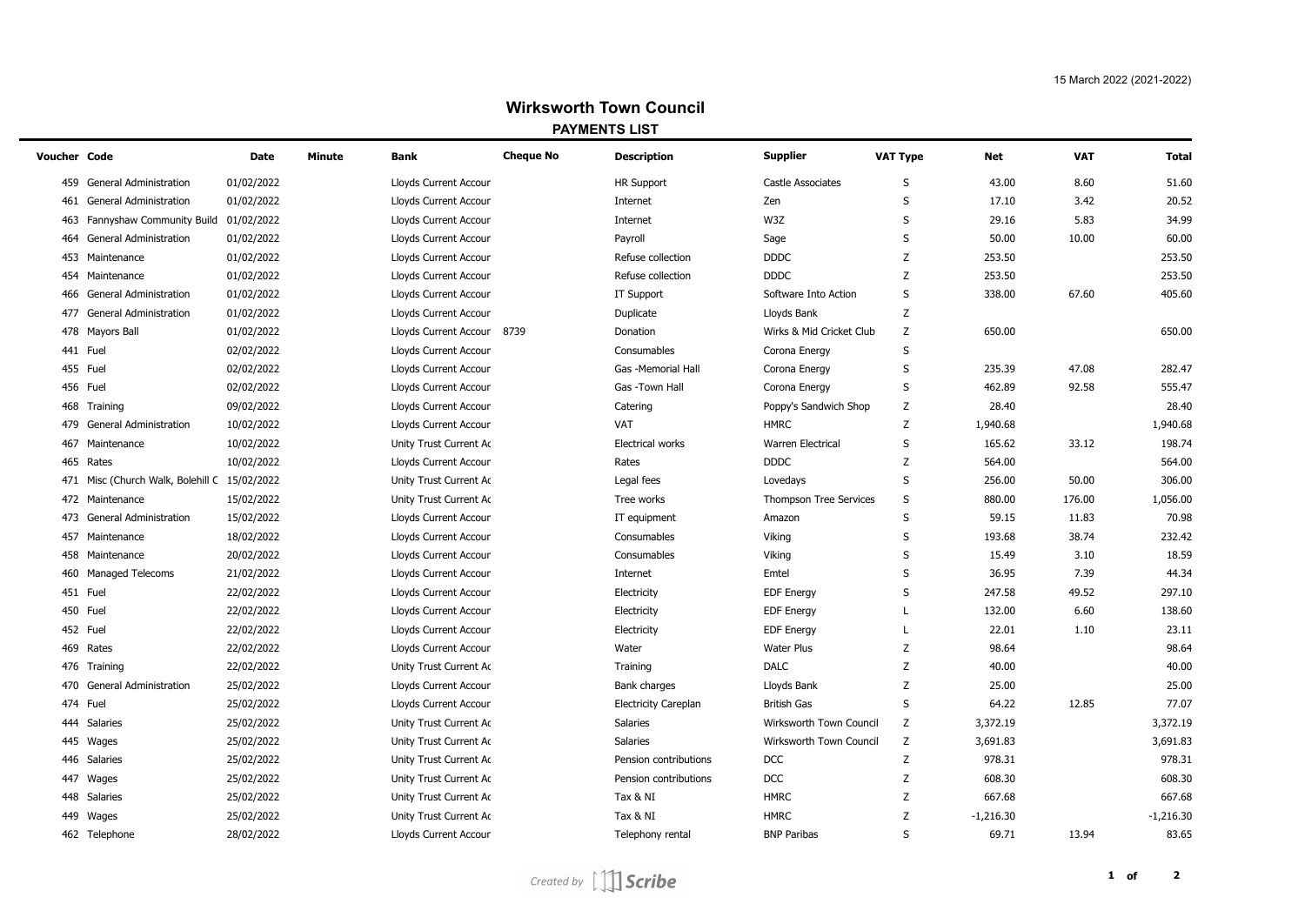| <b>Voucher Code</b>        | <b>Date</b> | Minute | <b>Bank</b>           | <b>Cheque No</b> | <b>Description</b> | <b>Supplier</b> | <b>VAT Type</b>           | <b>Net</b> | <b>VAT</b> | <b>Total</b> |
|----------------------------|-------------|--------|-----------------------|------------------|--------------------|-----------------|---------------------------|------------|------------|--------------|
| 443 General Administration | 28/02/2022  |        | Lloyds Current Accour |                  | Bank charges       | Lloyds Bank     |                           | 20.09      |            | 20.09        |
|                            |             |        |                       |                  |                    |                 | <b>Total</b><br>15,293.77 |            | 639.30     | 15,933.07    |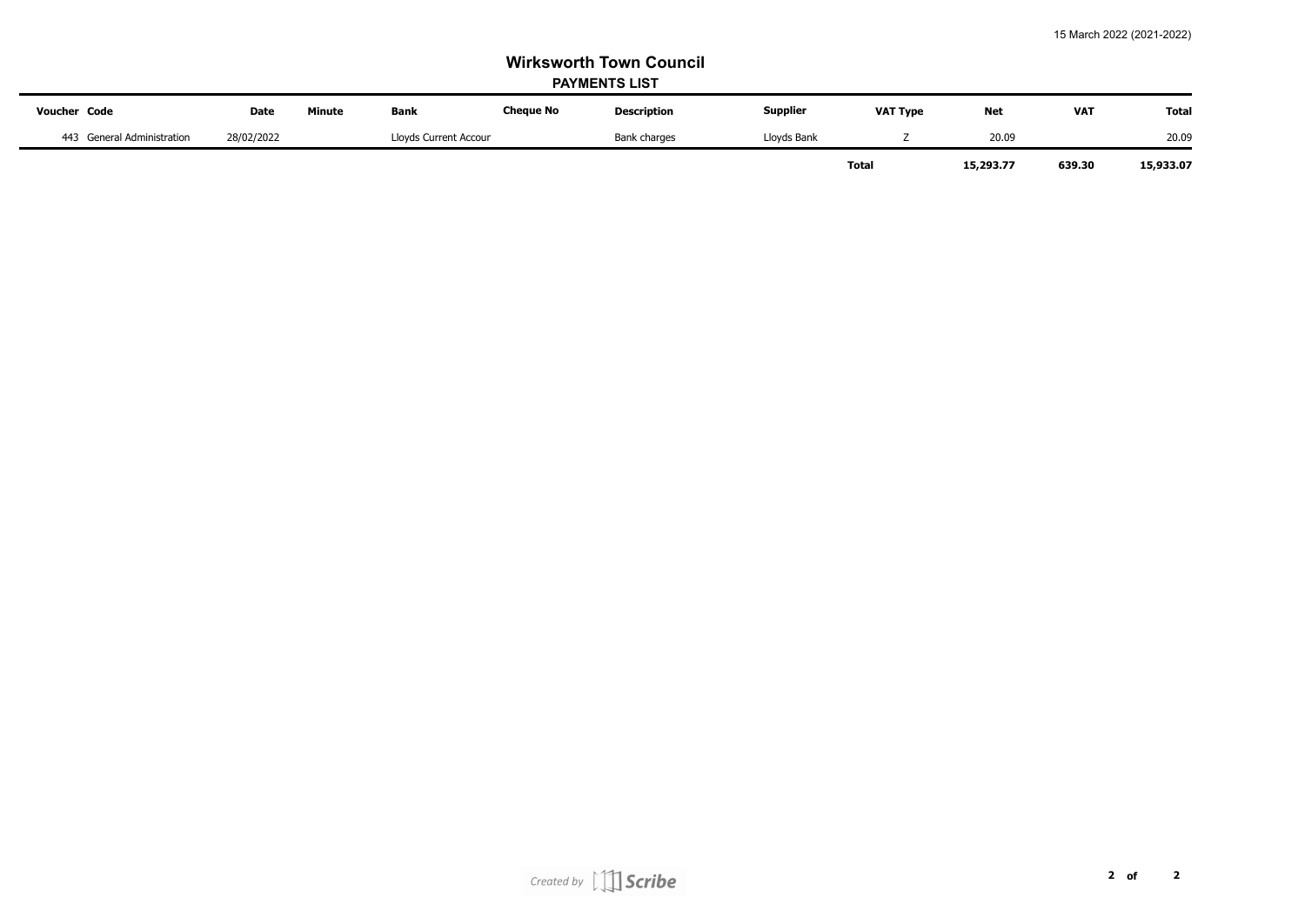| Voucher Code |                                          | <b>Date</b> | Minute | Bank                       | <b>Cheque No</b> | <b>Description</b>   | <b>Supplier</b>                   | <b>VAT Type</b> | <b>Net</b> | <b>VAT</b> | <b>Total</b> |
|--------------|------------------------------------------|-------------|--------|----------------------------|------------------|----------------------|-----------------------------------|-----------------|------------|------------|--------------|
| 481          | <b>General Administration</b>            | 01/03/2022  |        | Lloyds Current Accour      |                  | <b>HR Support</b>    | <b>Castle Associates</b>          | S               | 43.00      | 8.60       | 51.60        |
| 486          | <b>General Administration</b>            | 01/03/2022  |        | Lloyds Current Accour      |                  | <b>IT Support</b>    | Software Into Action              | S               | 357.00     | 71.40      | 428.40       |
| 490          | Rates                                    | 01/03/2022  |        | Lloyds Current Accour      |                  | Water                | <b>Water Plus</b>                 | Z               | 165.57     |            | 165.57       |
|              | 492 Rates                                | 01/03/2022  |        | Lloyds Current Accour      |                  | Water                | <b>Water Plus</b>                 | Z               | 98.99      |            | 98.99        |
|              | 498 Maintenance                          | 03/03/2022  |        | Unity Trust Current Ac     |                  | Refuse collection    | <b>Thomas Batterley</b>           | Z               | 25.00      |            | 25.00        |
|              | 529 Telephone                            | 03/03/2022  |        | Lloyds Current Accour      |                  | Telephony            | <b>Daisy Communications</b>       | $\sf S$         | 129.13     | 25.83      | 154.96       |
|              | 497 Training                             | 03/03/2022  |        | Unity Trust Current Ac     |                  | Training             | <b>Construction Skills People</b> | S               | 695.00     | 139.00     | 834.00       |
|              | 528 Mayors Ball                          | 03/03/2022  |        | Lloyds Current Accour 8740 |                  | Donation             | <b>Wirksworth Colts</b>           | Z               | 1,300.00   |            | 1,300.00     |
|              | 530 Town Promotions                      | 03/03/2022  |        | Lloyds Current Accour      |                  | Flag                 | Amazon                            | Z               | 7.99       |            | 7.99         |
|              | 495 Maintenance                          | 08/03/2022  |        | Unity Trust Current Ac     |                  | Maintenance works    | Catena Inspection & Eng           | S               | 199.49     | 39.90      | 239.39       |
|              | 496 Maintenance                          | 08/03/2022  |        | Unity Trust Current Ac     |                  | Consumables          | Complete                          | $\sf S$         | 61.85      | 12.37      | 74.22        |
| 487          | Fannyshaw Community Build                | 08/03/2022  |        | Lloyds Current Accour      |                  | Internet             | W3Z                               | S               | 29.16      | 5.83       | 34.99        |
|              | 489 Fuel                                 | 08/03/2022  |        | Lloyds Current Accour      |                  | Gas -Town Hall       | Corona Energy                     | S               | 623.57     | 124.71     | 748.28       |
|              | 482 General Administration               | 08/03/2022  |        | Lloyds Current Accour      |                  | Payroll              | Sage                              | S               | 50.00      | 10.00      | 60.00        |
| 484          | General Administration                   | 08/03/2022  |        | Lloyds Current Accour      |                  | Internet             | Zen                               | S               | 7.84       | 1.57       | 9.41         |
|              | 475 Maintenance                          | 08/03/2022  |        | Lloyds Current Accour      |                  | Gas -Memorial Hall   | Corona Energy                     | $\sf S$         | 307.07     | 61.41      | 368.48       |
|              | 480 Telephone                            | 08/03/2022  |        | Lloyds Current Accour      |                  | Telephony rental     | <b>BNP Paribas</b>                | S               | 69.71      | 13.94      | 83.65        |
|              | 507 Training                             | 09/03/2022  |        | Lloyds Current Accour      |                  | Training             | <b>NALC</b>                       | S               | 43.09      | 8.62       | 51.71        |
|              | 508 Barmote Croft Toilets                | 10/03/2022  |        | Unity Trust Current Ac     |                  | Signage              | <b>Viking Safety Signs</b>        | S               | 30.76      | 6.15       | 36.91        |
|              | 510 Training                             | 10/03/2022  |        | Unity Trust Current Ac     |                  | Training             | One Call Training                 | S               | 795.00     | 159.00     | 954.00       |
|              | 509 Maintenance                          | 14/03/2022  |        | Unity Trust Current Ac     |                  | Lift maintenance     | L.E.S.                            | S               | 488.87     | 97.77      | 586.64       |
|              | 503 General Administration               | 14/03/2022  |        | Unity Trust Current Ac     |                  | <b>IT Support</b>    | Software Into Action              | S               | 19.00      | 3.80       | 22.80        |
| 488          | <b>General Administration</b>            | 15/03/2022  |        | Lloyds Current Accour      |                  | Data protection fee  | Information Commissioner's 2      |                 | 35.00      |            | 35.00        |
|              | 527 Training                             | 17/03/2022  |        | Lloyds Current Accour      |                  | Training             | Poppy's Sandwich Shop             | Z               | 19.90      |            | 19.90        |
|              | 522 General Administration               | 18/03/2022  |        | Unity Trust Current Ac     |                  | Advert               | <b>Community Fayre</b>            | Z               | 47.50      |            | 47.50        |
|              | 523 Maintenance                          | 18/03/2022  |        | Unity Trust Current Ac     |                  | Recycling collection | CPP                               | S               | 47.00      | 9.40       | 56.40        |
|              | 525 Shop                                 | 21/03/2022  |        | Unity Trust Current Ac     |                  | Legal fees           | Derbyshire Legal (Lovedays)       | S               | 607.50     | 120.30     | 727.80       |
|              | 485 Managed Telecoms                     | 21/03/2022  |        | Lloyds Current Accour      |                  | Internet             | Emtel                             | S               | 36.95      | 7.39       | 44.34        |
|              | 493 Fuel                                 | 22/03/2022  |        | Lloyds Current Accour      |                  | Electricity          | <b>EDF Energy</b>                 | L               | 19.97      | 1.00       | 20.97        |
|              | 494 Fuel                                 | 22/03/2022  |        | Lloyds Current Accour      |                  | Electricity          | <b>EDF Energy</b>                 | S               | 223.56     | 44.71      | 268.27       |
|              | 515 General Administration               | 22/03/2022  |        | Lloyds Current Accour      |                  | Petty Cash           | Wirksworth Town Council           | Z               | 100.00     |            | 100.00       |
|              | 516 Stoney Wood                          | 25/03/2022  |        | Unity Trust Current Ac     |                  | Tree works           | John Booth Arboricultural Co Z    |                 | 250.00     |            | 250.00       |
|              | 517 Wash Green Play Area                 | 25/03/2022  |        | Unity Trust Current Ac     |                  | Tree works           | John Booth Arboricultural Co Z    |                 | 200.00     |            | 200.00       |
|              | 518 Barmote Croft Toilets                | 25/03/2022  |        | Unity Trust Current Ac     |                  | Tree works           | John Booth Arboricultural Co Z    |                 | 200.00     |            | 200.00       |
|              | 519 Maintenance                          | 25/03/2022  |        | Unity Trust Current Ac     |                  | Tree works           | John Booth Arboricultural Co Z    |                 | 200.00     |            | 200.00       |
|              | 520 Fannyshaw Community Build 25/03/2022 |             |        | Unity Trust Current Ac     |                  | Tree works           | John Booth Arboricultural Co Z    |                 | 200.00     |            | 200.00       |